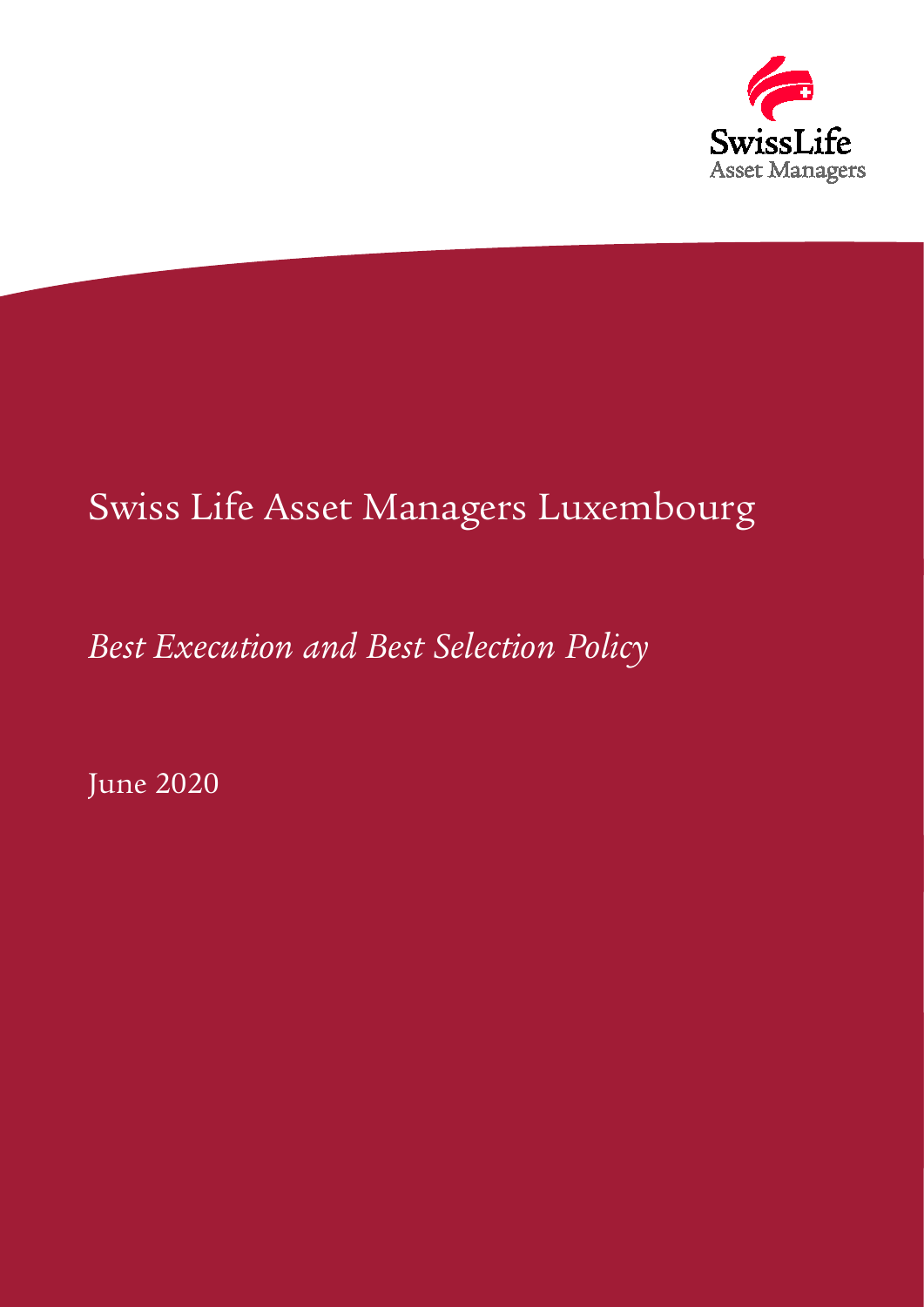### Content

| <b>Best Execution and Best Selection Policy</b> |  |
|-------------------------------------------------|--|
| 1. Purpose                                      |  |
| 2. General principles of the Policy             |  |
| 3. Best Execution                               |  |
| 3.1 Financial Asset Funds                       |  |
| 3.2 Real Assets Funds                           |  |
| 4. Best Selection                               |  |
| 5. Exceptions                                   |  |
| 6. Review of the Policy                         |  |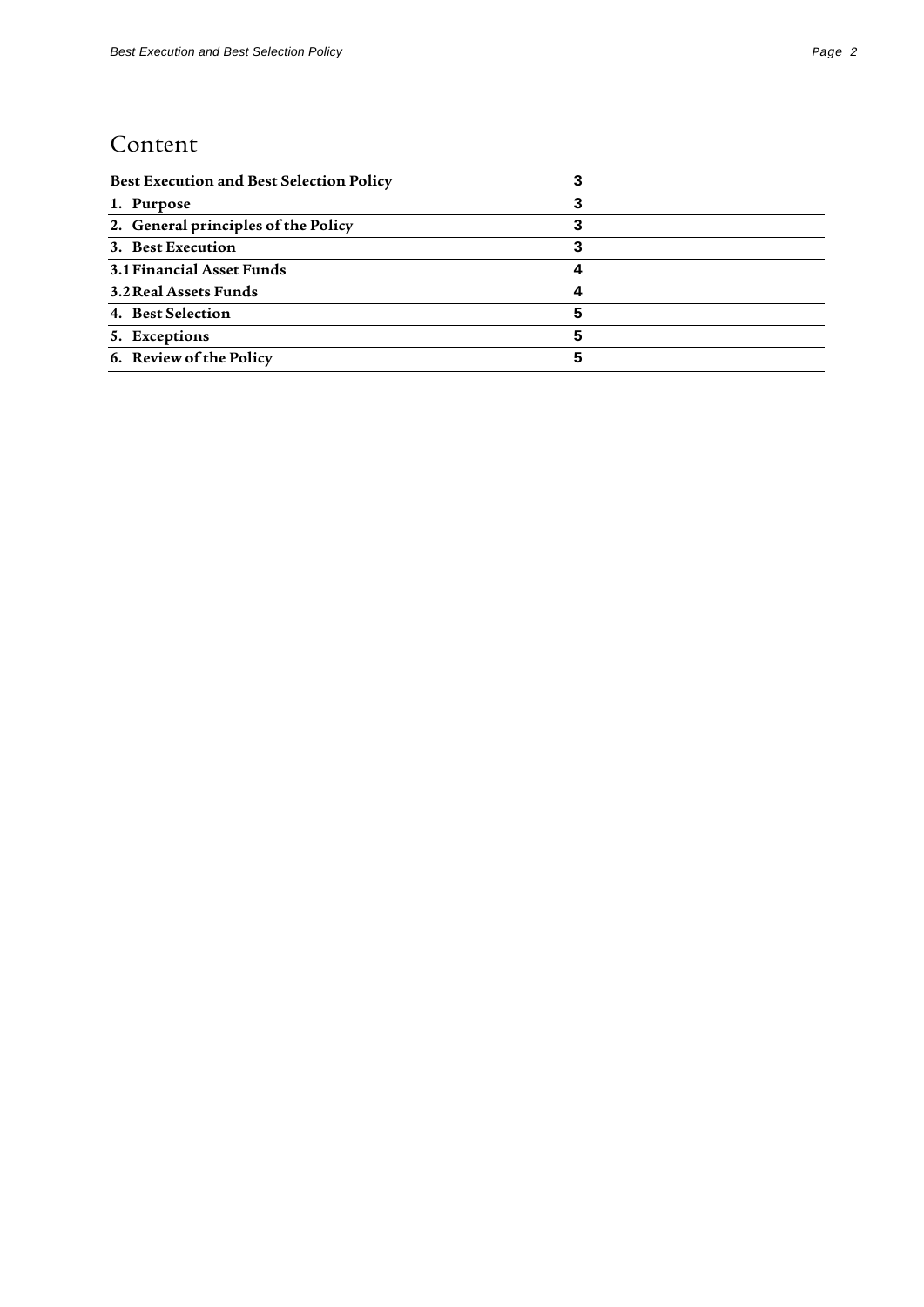## <span id="page-2-0"></span>Best Execution and Best Selection Policy

### <span id="page-2-1"></span>1. Purpose

Swiss Life Asset Managers Luxembourg (hereafter "SLAM LUX") is a management company within the meaning of chapter 15 of the Luxembourg law of 17 December 2010 on undertakings for collective investment, and an alternative investment fund manager pursuant to chapter 2 of the Luxembourg law of 12 July 2013 on alternative investment fund managers. SLAM LUX is also authorised for the management of investment portfolios in accordance with mandates given by investors on a discretionary, client-by-client basis as provided for in articles 101(3) of the 2010 Law and 5(4) of the 2013 Law.

The purpose of this document is to provide clear, precise and up-to-date information on SLAM LUX best execution and best selection principles and procedures. SLAM LUX will conduct transactions in financial instruments according to this Best Execution and Best Selection Policy ("the Policy"). The aim is to achieve the best possible result for the managed UCITS and AIFs (hereinafter referred to as "the Funds") and to protect their investors. This Policy applies to all Funds managed by SLAM LUX.

## <span id="page-2-2"></span>2. General principles of the Policy

SLAM LUX will act in the best interests of the managed Funds when executing decisions to deal on behalf of the managed UCITS and AIFs in the context of the management of their portfolios. This is also applicable when placing orders to deal on behalf of the managed funds with other entities for execution.

In case where SLAM LUX has delegated the Portfolio Management to external parties, SLAM LUX will ensure that these service providers act in the best interests of the managed Funds and that they are required to have their own Best Execution in place. This is included in the initial and ongoing Due Diligence and oversight process.

In general, placement of orders will not be transferred directly by SLAM LUX to the market, but through intermediaries (e.g. brokers, banks or other counterparties). Therefore, the duties of SLAM LUX are related to the selections of these intermediaries.

## <span id="page-2-3"></span>3. Best Execution

SLAM LUX will to take all reasonable steps to obtain the best possible result the managed Funds, taking into account particularly the following factors:

- price,
- costs.
- speed,
- likelihood of execution and settlement,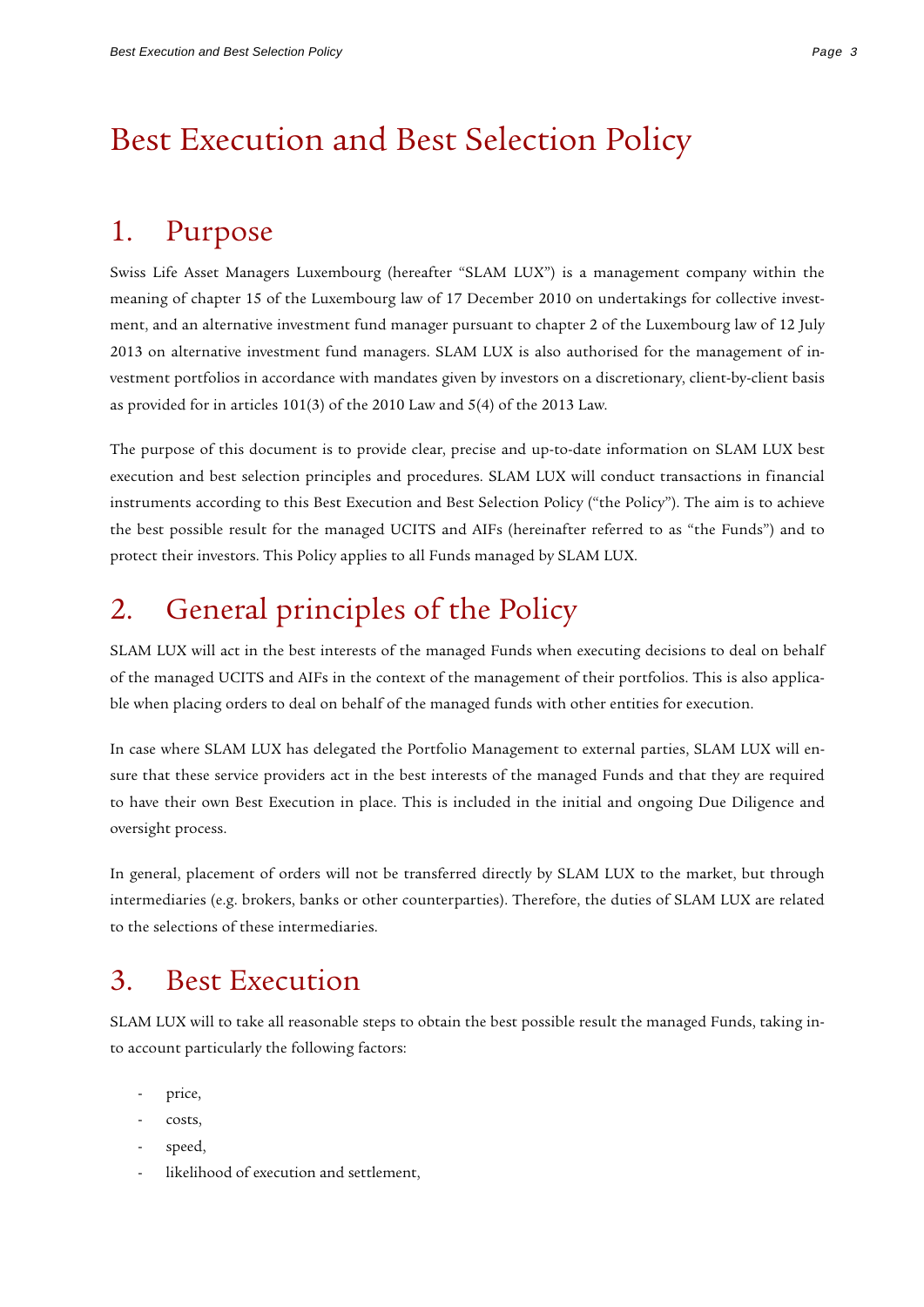- order size.
- nature,
- or any other consideration relevant to the execution of the order.

The relative importance of such factors shall be determined by reference to the following criteria:

- the objectives, investment policy and risks specific to the UCITS and AIFs, as indicated in the prospectus or, as the case may be, in the management regulations, instruments of incorporation, rules, articles of incorporation or offering documents;
- the characteristics of the order;
- the characteristics of the financial instruments that are the subject of that order;
- the characteristics of the execution venues to which that order can be directed.

The relative importance of these factors for each type of instrument is specified. Upon request we provide our customers with further information.

With regard to the Best execution, SLAM LUX distinguishes between Financial Asset Funds and Real Assets Funds. The distinctions in handling are described in the following sections.

#### <span id="page-3-0"></span>3.1 Financial Asset Funds

SLAM LUX has delegated the Portfolio Management for Securities Funds to other service providers. SLAM LUX still re-mains responsible to act in the best interests of the managed funds and ensures that these service providers are required to have their own Best Execution Policy in place. This is included in the initial and ongoing Due Diligence process.

For our group-internal Portfolio Management delegates the Guideline of Swiss Life Asset Managers is applicable and ensures consistency with the approach applied by SLAM LUX.

#### <span id="page-3-1"></span>3.2 Real Assets Funds

SLAM LUX distinguishes between two approaches:

Real Assets:

Considering that investments in real estates or partnership interest are made after extensive negotiations, they do not have to comply with the best execution rules laid down in Directive 2014/65/EC of the European Parliament (MiFID).

#### Financial Instruments:

Executing financial instruments, which fall under the best execution rules (e.g. transferable securities, money market instruments, shares/units of funds or options, futures and swaps, FX trades), SLAM LUX is complying with these rules (see Annex I - Directive 2014/65/EC of the European Parliament (MiFID)) via a dedicated Portfolio Management team following the investment process.